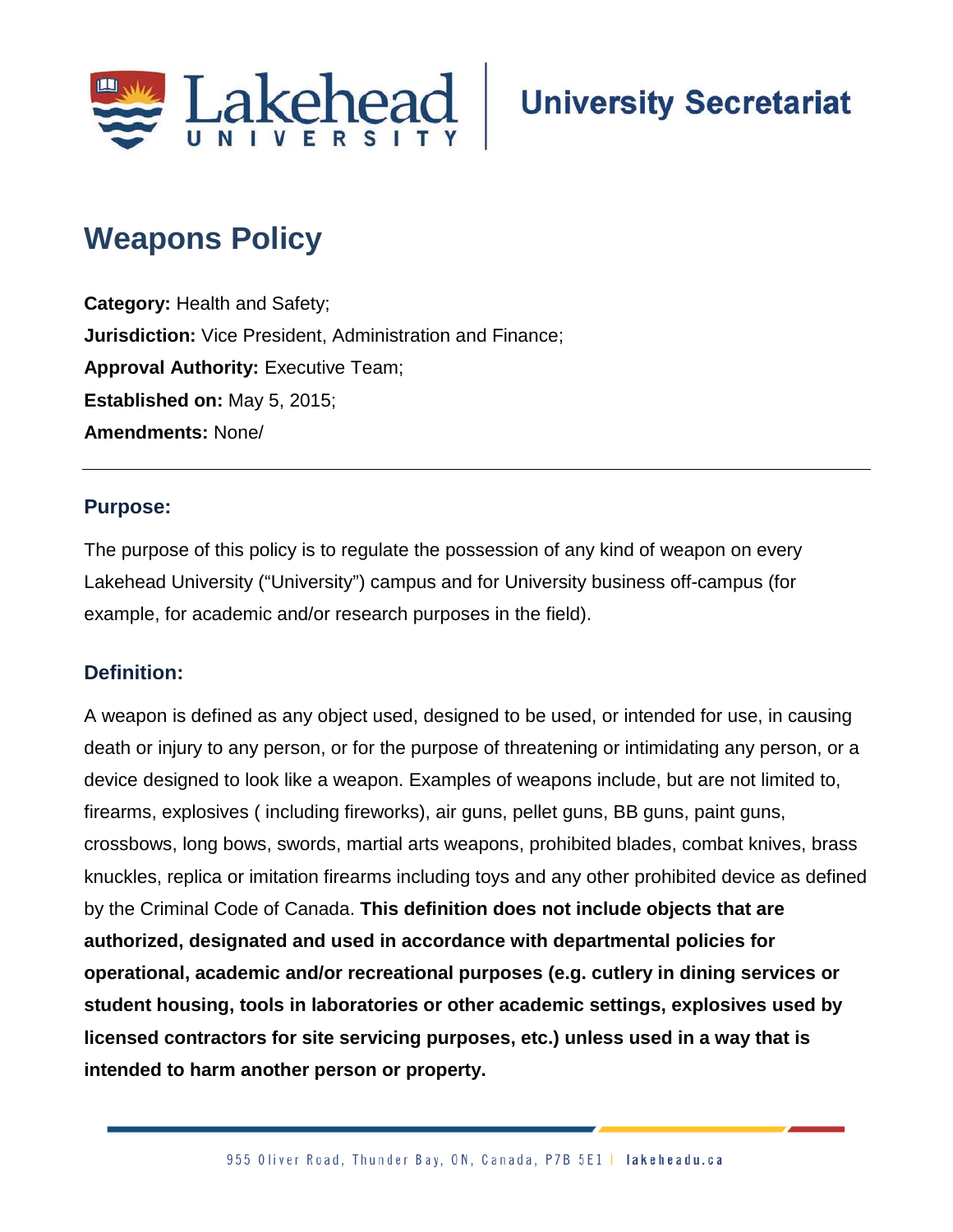#### **Scope:**

This policy applies to all members of the University community, including students, employees, governors, alumni, agents, volunteers, contract employees and contractors while on campus or while engaged in University business off-campus, as well as to visitors to the University's campuses.

## **Policy:**

- 1) In the interests of providing a safe and secure environment for all members of the University community, no person, while on property owned, leased, or controlled by the University shall possess or use a weapon. To "possess" includes, but is not limited to, storage in residential facilities, academic or administrative offices, lockers, desks, briefcases, or in personal or corporate vehicles parked on University property.
- 2) Every proposed use, including transportation and storage, of firearms, ammunition or restricted weapons for University business off campus, for example, for legitimate academic and/or research purposes, must be reviewed and approved by the appropriate University administrator of at least the rank of Dean or Director ("University Officer") and the Director of Risk Management and must comply with all applicable laws. Once the off-campus use has been approved, Security Services shall be notified of both the nature of the use and the storage methods of the equipment.

Failure to comply with this policy may result in seizure of weapons and disciplinary action up to and including expulsion from the University, or termination of employment, depending on the circumstances. In the case of prohibited or non-registered firearms and other illegal weapons, the individual may also be subject to criminal prosecution.

## **Exceptions:**

- 1) This policy does not apply to law enforcement officials, armoured car couriers, or members of the Canadian Armed Forces carrying issue weapons while attending University premises in the performance of their respective duties.
- 2) This policy may exempt ceremonial knives (as defined within the Human Rights Code) required to meet religious obligations and small folding or utility knives used for a lawful